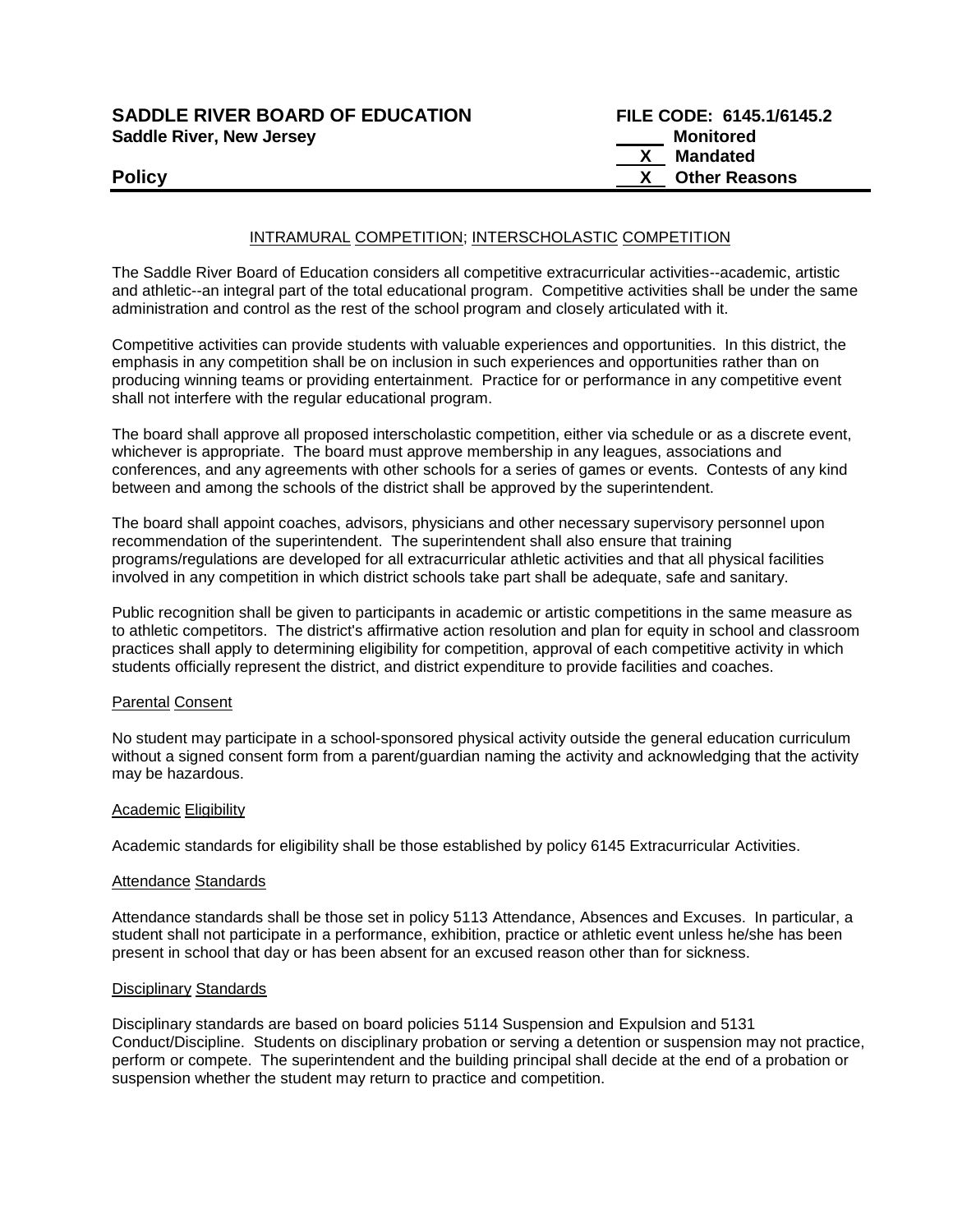## Special Education Students

To participate in interscholastic competition, special education students must meet the same requirements listed above and the physical eligibility requirements. Reasonable modifications must be provided to each qualified student seeking to participate in an extra-curricular activity. However, a modification may be denied if, based on an individualized assessment, the modification presents an objective health or safety risk to the student or to others, or where the modification would result in a fundamental alteration to the nature of the program. A fundamental alteration is a modification that provides an objective advantage or disadvantage or requires a change in the rules of competition.

## Physical Eligibility For Middle School Students Or Any Student Playing On the Middle School Level

All students in grades six through 12 participating in intramural or interscholastic athletics must be given a medical examination with 365 days prior to the first practice session, with a health history update if the examination was completed more than 60 days prior to the first practice session of the first sport participated in. The medical examination shall be given at the student's medical home, as defined in file code 5141.3 Health Examinations and Immunizations. If a student does not have a medical home, the school physician shall conduct the medical examination. Examinations shall be made available throughout the school year consistent with the district athletic schedule. The examination shall be documented on the form approved by the commission of education and include, as a minimum, the components listed in the administrative code. In the event a private physician is used, the medical examination shall not be at the expense of the board of education.

The parents/guardians shall be sent written notification signed by the examining physician testifying to the student's physical fitness to participate in athletics. The reason for the physician's disapproval of the student's participation shall be included in the notification. The health findings of the medical examination for participation in athletics shall be made part of the general health examination record.

The superintendent shall present to the board for adoption procedures for administration of the required medical examination. The procedures for the medical examination to determine the fitness of a student to participate in athletics shall include a form for a medical history to be filled out and returned by a parent/ guardian and a form to be filled out by the examining physician.

The medical examination to determine the fitness of a student to participate in athletics shall include, as a minimum, the following:

- A. A medical history questionnaire, completed by the parent/guardian of the student, to determine if the student:
	- 1. Has been medically advised not to participate in any sport, and the reason for such advice;
	- 2. Is under a physician's care and the reasons for such care;
	- 3. Has experienced loss of consciousness after an injury;
	- 4. Has experienced a fracture or dislocation;
	- 5. Has undergone any surgery;
	- 6. Takes any medication on a regular basis, the names of such medication and the reasons for such medication;
	- 7. Has allergies including hives, asthma and reaction to bee stings;
	- 8. Has experienced frequent chest pains or palpitations;
	- 9. Has a recent history of fatigue and undue tiredness;
	- 10. Has a history of fainting with exercise;
	- 11. Has a history of family members dying suddenly.
- B. A physical examination which shall include, as a minimum, no less than: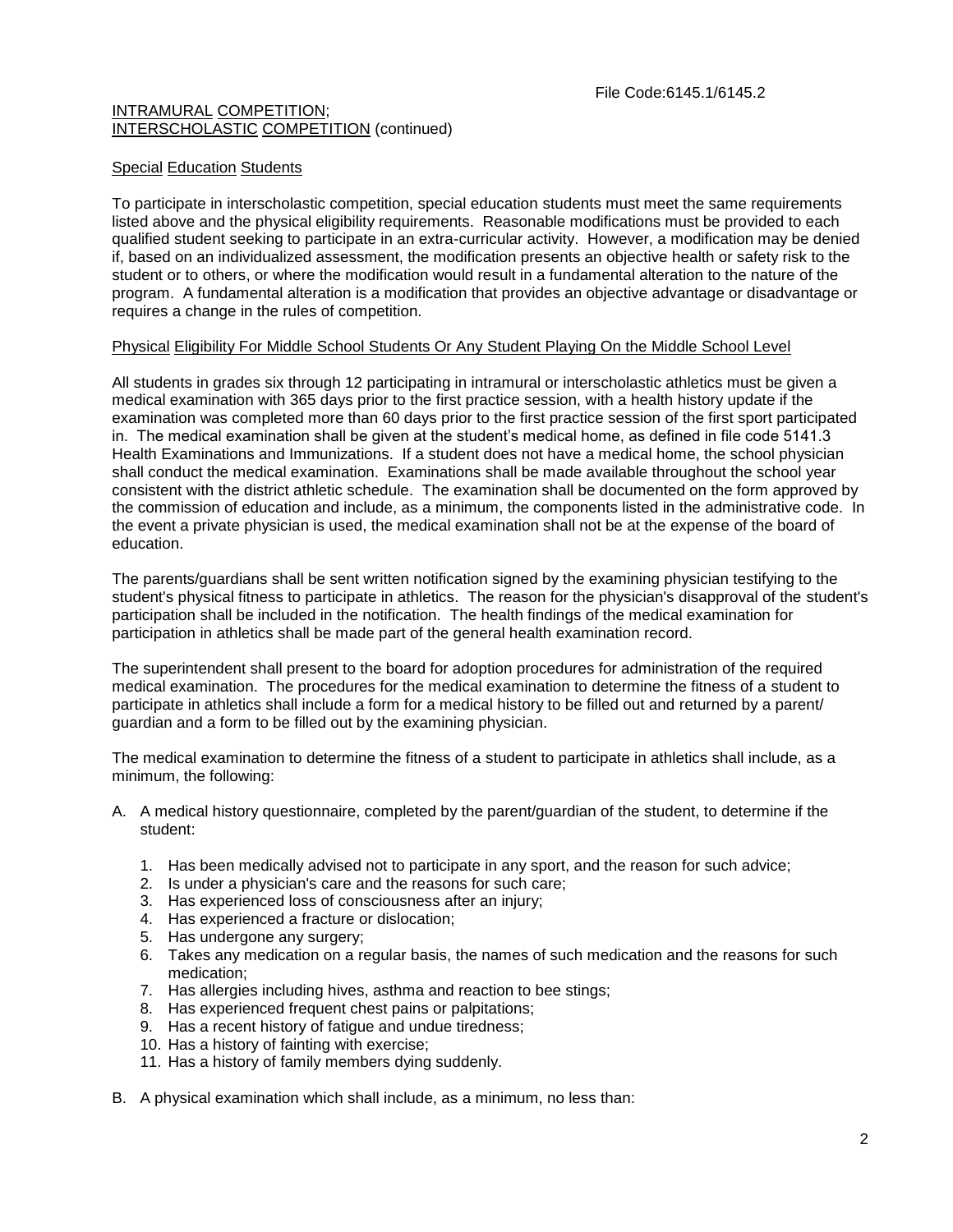- 1. Measurement of weight, height, and blood pressure;
- 2. Examination of the skin to determine the presence of infection, scars of previous surgery or trauma, jaundice, and purpura;
- 3. Examination of the eyes to determine visual acuity, use of eyeglasses or contact lenses, and examination of the sclera for the presence of jaundice;
- 4. Examination of the ears to determine the presence of acute or chronic infection, perforation of the eardrum and gross hearing loss;
- 5. Examination of the nose to assess the presence of deformity which may affect endurance;
- 6. Assessment of the neck to determine range of motion and the presence of pain associated with such motion;
- 7. Examination of chest contour;
- 8. Auscultation and percussion of the lungs;
- 9. Assessment of the heart with attention to the presence of murmurs, noting rhythm and rate;
- 10. Assessment of the abdomen with attention to the possible presence of heptamegaly, splenomegaly, or abnormal masses;
- 11. Assessment of the back to determine range of motion and abnormal curvature of the spine;
- 12. Examination of extremities to determine abnormal mobility or immobility, deformity, instability, muscle weakness or atrophy, surgical scars and varicosities;
- 13. Examination of the testes to determine the presence and descent of both testes, abnormal masses or configurations, or hernia;
- 14. Assessment of physiological maturation;
- 15. Neurological examination to assess balance and coordination and the presence of abnormal reflexes.

### Insurance

The board will cover each participant in an extra-curricular activity with insurance coverage in consultation with the current insurance carrier.

Parents/guardians shall be strongly encouraged to participate in the supplemental student accident insurance program offered by the board.

## Pamphlet on Sudden Cardiac Arrest For Middle School Students Or Any Student Playing On the Middle School Level

Once each school year, the superintendent or designee shall distribute to parents/guardians of students participating in school sports, the New Jersey Department of Education's pamphlet on sudden cardiac death. The pamphlet includes a description of early warning signs and privately available screening options.

## Good Sportsmanship

The board believes that instilling habits of good sportsmanship should be one of the primary goals of athletic endeavors and that all district employees should model good behaviors in this area.

It is especially important that the athletic director and coaches accept the responsibility for encouraging young athletes to handle themselves in a sportsmanlike way and be models of self-control and dignity for players and spectators. Coaches shall include discussions on courtesy and sportsmanlike behavior as part of pregame activities. Student fans shall be reminded that their conduct reflects on the schools of this district and that poor sportsmanship will be disciplined.

Parents/guardians and other adult spectators shall also be encouraged to act as models for young people by demonstrating self-control and dignity at all athletic events.

Unsportsmanlike behavior as exhibited through verbal abuse, rude gestures, taunts, obscenities, thrown objects, etc., shall not be tolerated in students, staff or any persons in attendance at district athletic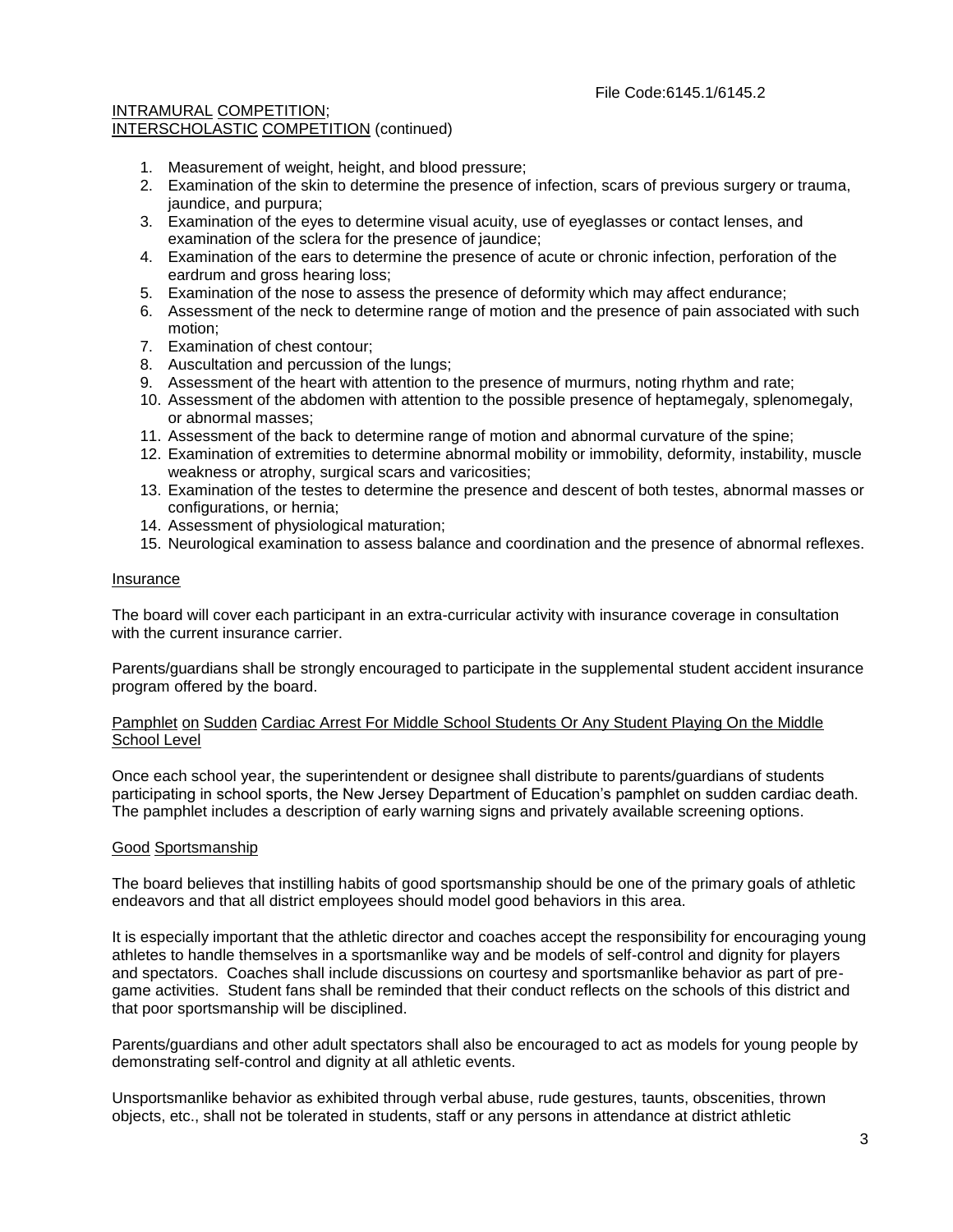competitions. Discipline may include, but not be limited to, eviction from the competition and prevention from attending further competitions.

The superintendent shall prepare regulations on good sportsmanship and ensure their dissemination to students, parents/guardians and the community.

| Adopted:                    | March 2007        |
|-----------------------------|-------------------|
| NJSBA Review/Update:        | <b>June 2014</b>  |
| Readopted:                  | December 2014     |
| Readopted:                  | <b>April 2015</b> |
| <b>SRBOE Review/Update:</b> | September 2015    |
| Readopted:                  | February 2016     |

### Key Words

Extracurricular Activities, Cocurricular Activities, Competition, Intramural Competition, Interscholastic **Competition** 

| Legal References: N.J.S.A. 5:17-1 et seq.                               | Athletic code of conduct permitted; "youth sports<br>event" defined                                            |
|-------------------------------------------------------------------------|----------------------------------------------------------------------------------------------------------------|
| N.J.S.A. 18A:11-3                                                       | Voluntary associations regulating conduct of student<br>activities; membership; rules and regulations; appeals |
| N.J.S.A. 18A:26-2.1 et al.                                              | Supervisory certificate required for appointment as<br>director of athletics                                   |
| <u>N.J.S.A.</u> 18A:36-20                                               | Discrimination; prohibition                                                                                    |
| N.J.S.A. 18A:40-41                                                      | Pamphlet on sudden cardiac death                                                                               |
| N.J.S.A. 18A:40A-1 et seq.                                              | Substance abuse                                                                                                |
| See particularly:                                                       |                                                                                                                |
| N.J.S.A. 18A:40A-9, -10, -11                                            |                                                                                                                |
| N.J.S.A. 18A:42-2                                                       | School orchestra not to compete with civilian<br>musicians; exceptions                                         |
| N.J.S.A. 18A:43-1                                                       | Accident insurance for students authorized                                                                     |
| N.J.A.C. 6A:7-1.4                                                       | Responsibilities of the district board of education                                                            |
| N.J.A.C. 6A:7-1.7                                                       | Equality in school and classroom practices                                                                     |
| N.J.A.C. 6A:9-5.19                                                      | Athletics personnel                                                                                            |
| N.J.A.C. 6A:16-1.4(a)8                                                  | District policies and procedures                                                                               |
| N.J.A.C. 6A:16-2.1 et seq.                                              | <b>General Provisions for School Health Services</b>                                                           |
| See particularly:                                                       |                                                                                                                |
| N.J.A.C. 6A:16-2.2                                                      |                                                                                                                |
| N.J.A.C. 6A:30-1.1et seq.                                               | Evaluation of the Performance of School Districts                                                              |
| N.J.A.C. 6A:32-9.1 et seq.                                              | <b>Athletic Procedures</b>                                                                                     |
| See particularly:                                                       |                                                                                                                |
| N.J.A.C. 6A:32-9.1(c), -9.1(d),                                         |                                                                                                                |
| $-9.1(f)$                                                               |                                                                                                                |
| N.J.A.C. 6A:32-14.1                                                     | Review of mandated programs and services                                                                       |
| 20 U.S.C.A. 1681 et seq. - Title IX of the Education Amendments of 1972 |                                                                                                                |
|                                                                         | 29 U.S.C.A. 794 et seq. - Section 504 of the Rehabilitation Act of 1973                                        |
|                                                                         | Krupp v. Bd. of Ed. of Union County Reg. H.S. Dist. #1, 278 N.J. Super. 31 (App. Div.                          |

1994) cert. den. 140 N.J. 277 (1994)

NJSIAA Constitution, Bylaws, Rules and Regulations